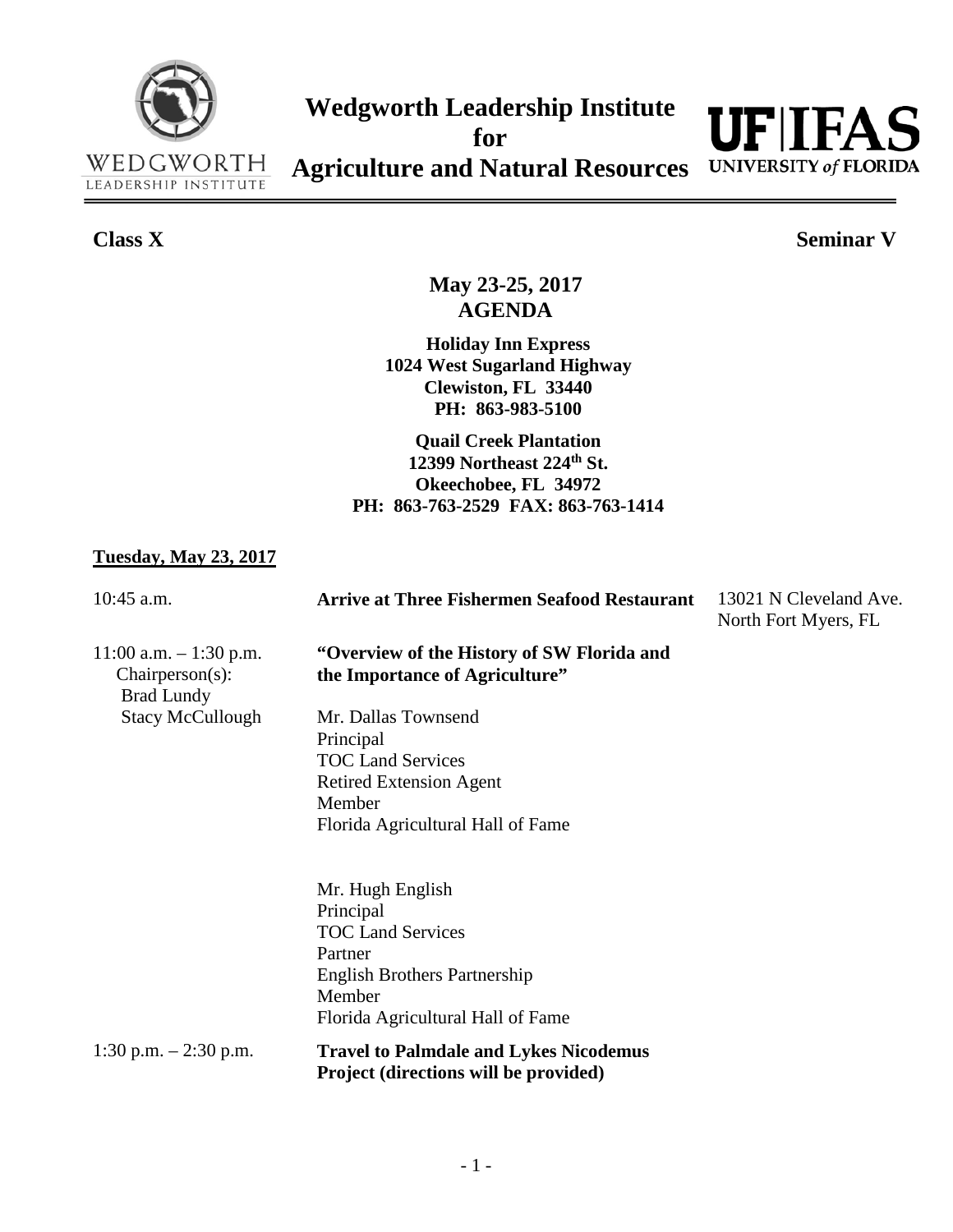| $2:30$ p.m. $-4:30$ p.m.<br>$Chairperson(s)$ :<br><b>Stacy McCullough</b> | "The Creation of the World's Largest"<br><b>Public/Private Water Storage Area"</b> |                                              |
|---------------------------------------------------------------------------|------------------------------------------------------------------------------------|----------------------------------------------|
| <b>James McWhorter</b>                                                    | Mr. Noah Handley<br>Director of Engineering                                        |                                              |
|                                                                           | Lykes Bros. Inc.                                                                   |                                              |
|                                                                           | <b>WLIANR Class IX</b>                                                             |                                              |
|                                                                           | Ms. Linda McCarthy<br>Senior Ecologist<br>Lykes Bros. Inc.                         |                                              |
| 4:30 p.m.                                                                 | <b>Travel to U.S. Sugar's Processing Plant</b>                                     | 1820 County Road 833<br>Clewiston, FL 33440  |
| 5:00 p.m. $-$ 6:00 p.m.<br>$Chairperson(s)$ :<br><b>James McWhorter</b>   | <b>Walking Tour and Discussion of U.S. Sugar's</b><br><b>Processing Plant</b>      |                                              |
| <b>Tom Mitchell</b>                                                       | Mr. Jim Snively                                                                    |                                              |
|                                                                           | <b>Vice President</b>                                                              |                                              |
|                                                                           | Grove Operations<br><b>Southern Gardens Citrus</b>                                 |                                              |
|                                                                           | <b>WLIANR Class VI</b>                                                             |                                              |
| 6:00 p.m. $-8:30$ p.m.<br>Chairperson(s):<br>Tom Mitchell<br>Sambhav      | <b>Dinner at the Dunwoody Lodge</b>                                                |                                              |
|                                                                           | Sponsored by: U.S. Sugar/Southern Gardens                                          |                                              |
|                                                                           | "Operations, Requirements and Challenges in<br><b>Regards to Water and Citrus"</b> |                                              |
|                                                                           | Mr. Jim Snively                                                                    |                                              |
|                                                                           | Invited WLI Alumni                                                                 |                                              |
| 8:30 p.m.                                                                 | <b>Depart for Holiday Inn Express</b>                                              | 1024 W Sugerland Hwy.<br>Clewiston, FL 33440 |
|                                                                           | <b>Check</b> in                                                                    |                                              |
| <b>Wednesday, May 24, 2017</b>                                            |                                                                                    |                                              |
| 7:00 a.m. $-7:45$ a.m.                                                    | <b>Breakfast at hotel</b>                                                          |                                              |
|                                                                           | <b>Check out</b>                                                                   |                                              |
| $7:45$ a.m.                                                               | <b>Depart for Riverwoods Field Lab</b>                                             | 100 Riverwoods Circle<br>Lorida, FL 33857    |
| $9:00$ a.m.                                                               | <b>Arrival at Riverwoods</b>                                                       |                                              |
|                                                                           | <b>Welcome and Overview</b>                                                        |                                              |
|                                                                           | Ms. Loisa Kerwin<br><b>FAU/CES</b> Assistant Director                              |                                              |
|                                                                           |                                                                                    |                                              |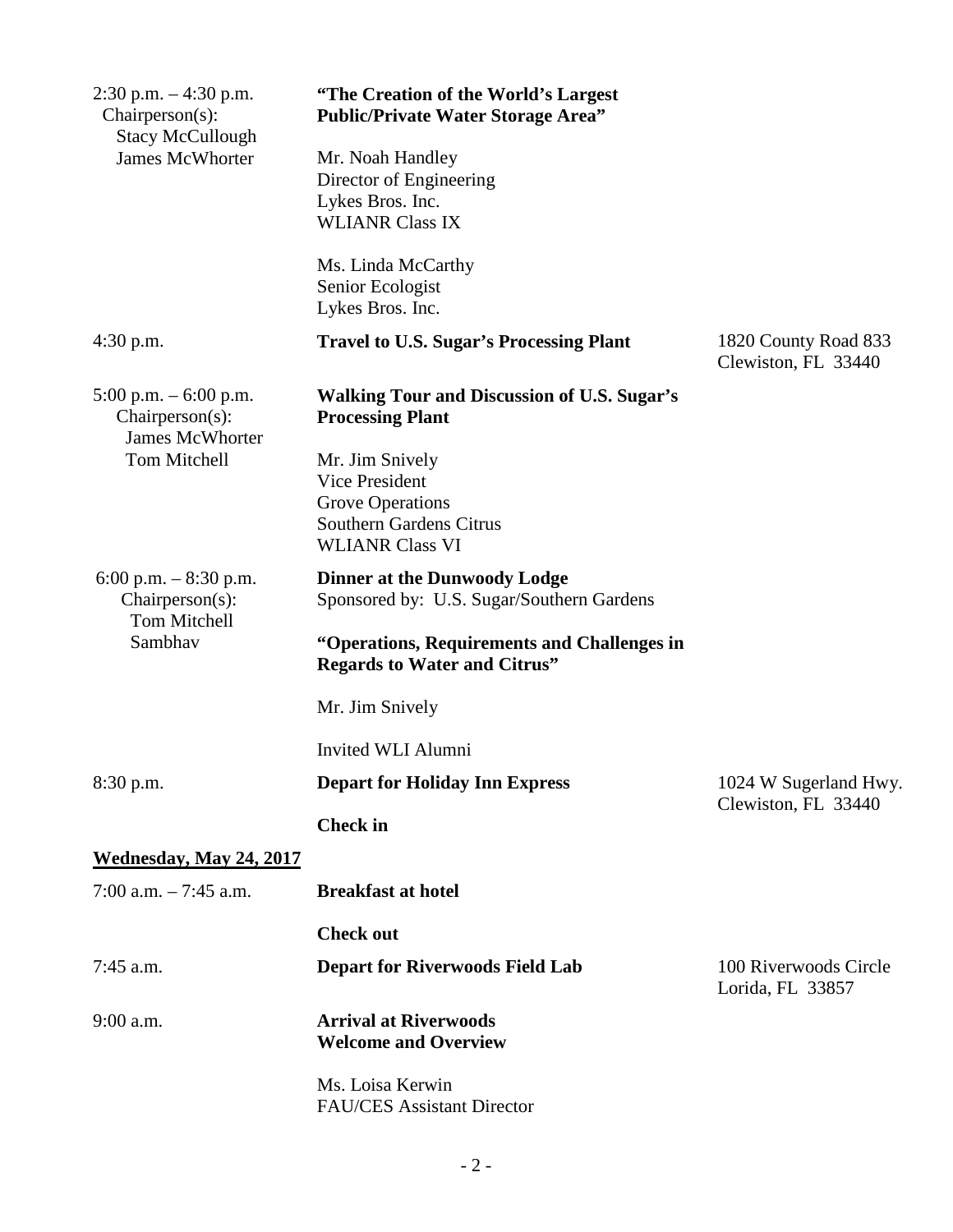| $9:15$ a.m. $-10:30$ a.m.<br>$Chairperson(s)$ :             | Class will divide into two groups:                                                                                  |                                                               |
|-------------------------------------------------------------|---------------------------------------------------------------------------------------------------------------------|---------------------------------------------------------------|
| Sambhav<br>Sarah Spatola                                    | Group 1: View Kissimmee River video & current<br>construction                                                       |                                                               |
|                                                             | Ms. Loisa Kerwin<br><b>FAU/CES</b> Assistant Director                                                               |                                                               |
|                                                             | Group 2: Drive to Pearce Homestead (3 miles) to<br>board pontoon boat for tour of current and finished<br>projects. |                                                               |
|                                                             | Mr. Mike Cheek<br><b>SFWMD Avian Ecologist</b>                                                                      |                                                               |
|                                                             | Captain Mark Compeau<br><b>FAU/CES</b>                                                                              |                                                               |
| $10:30$ a.m.                                                | <b>Switch Groups</b>                                                                                                |                                                               |
| $12:15$ p.m.                                                | Wrap up and Depart Riverwoods for R.K.<br><b>Butler Campground and Park</b>                                         | 566 Butlers Bluff Rd.<br>Lorida, FL 33857                     |
| 12:30 p.m. $- 2:00$ p.m.                                    | Lunch                                                                                                               |                                                               |
| $Chairperson(s)$ :<br>Sarah Spatola<br><b>Austin Spivey</b> | Sponsored by:<br>Mr. Justin Hood<br><b>WLIANR Class IX</b>                                                          |                                                               |
|                                                             | <b>Commentary on the Restoration and</b><br><b>Environmental Practices</b>                                          |                                                               |
|                                                             | Mr. Bob Butler<br><b>Butler Oaks Farm</b>                                                                           |                                                               |
|                                                             | Mr. Roger Butler<br>B-4, Inc.                                                                                       |                                                               |
| $2:00$ p.m.                                                 | <b>Depart for C&amp;M Rucks Dairy</b>                                                                               | 22400 NW 144 <sup>th</sup> Ave.<br>Okeechobee, FL<br>34972    |
| $2:30$ p.m. $-4:00$ p.m.<br>Chairperson(s):                 | <b>Tour and Discussion of Dairy Issues</b>                                                                          |                                                               |
| <b>Austin Spivey</b><br>Kyle Straughn                       | Mr. Chad Rucks<br><b>WLIANR Class V</b>                                                                             |                                                               |
| $4:00$ p.m.                                                 | <b>Depart for Quail Creek Plantation</b>                                                                            | 12399 Northeast 224 <sup>th</sup> St.<br>Okeechobee, FL 34972 |
| 4:30 p.m. $-6:00$ p.m.                                      | Check in at Quail Creek (in the main lodge)                                                                         |                                                               |
|                                                             |                                                                                                                     |                                                               |

## **Class X Whiffle Ball Tournament**